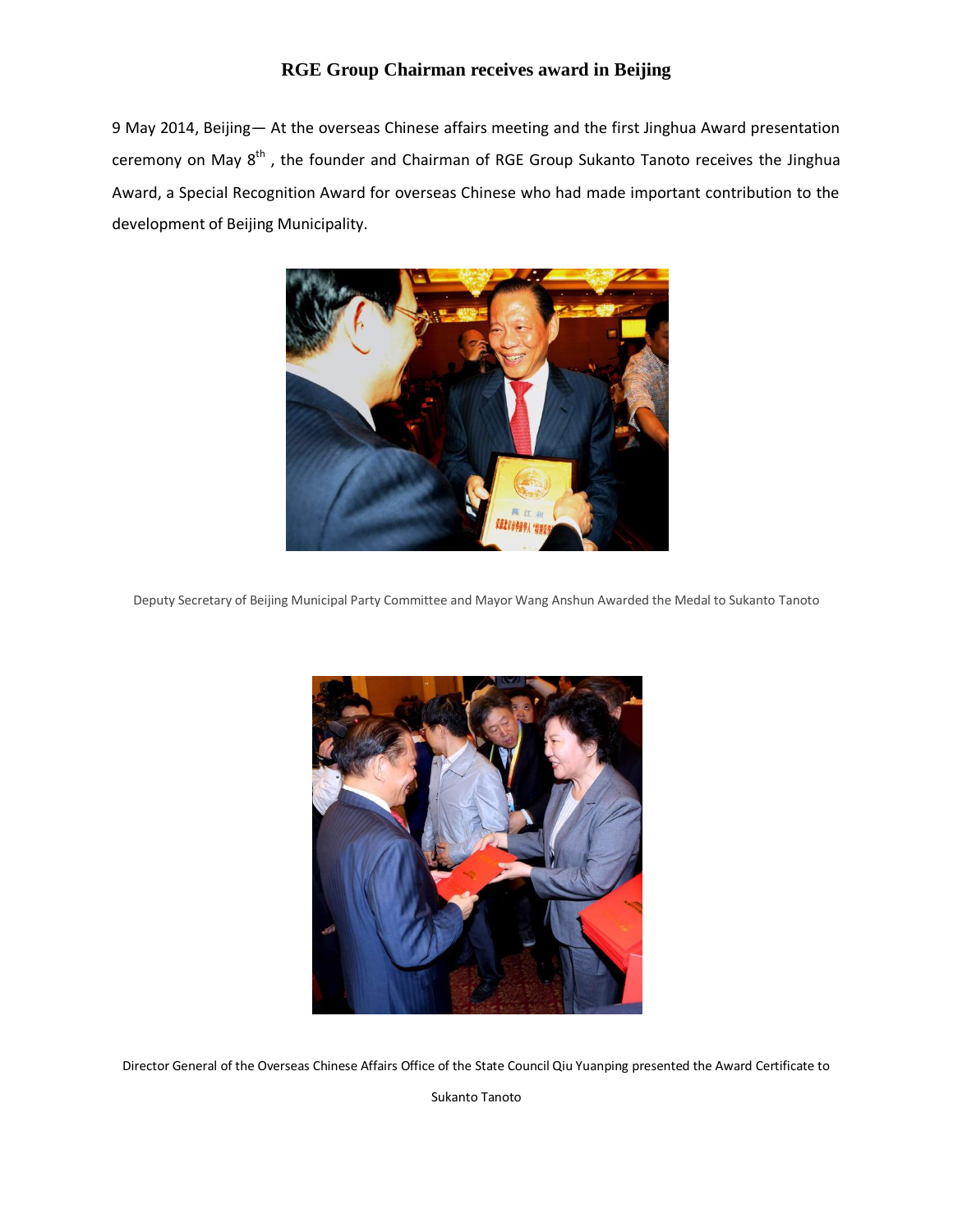

Founder and Chairman of RGE Group, Sukanto Tanoto

Approved by the central government and set up by the municipal Party committee and government of Beijing, this award is the highest honour granted to overseas Chinese, returned overseas Chinese and their relatives as well as Hong Kong and Macao compatriots as recognition and commendation for their outstanding contribution to the development of Beijing Municipality.

Mr. Tanoto has been supportive of the development of Beijing Municipality over the years. He was the biggest donor to the Olympic venue of the 2008 Beijing Games the Water Cube National Swimming Center, with donation adding up to 5 million USD. And he also made the largest individual donation that amounted to 30 million RMB during the combat against SARS.

"Thanks very much to the Overseas Chinese Affairs Office of the State Council and the municipal Party Committee and government of Beijing for giving me such a high honor. As a Chinese descendent, I feel very proud to be able to witness the great rejuvenation of the Chinese nation and do my part, humble as it is, to contribute to the development and progress of the mother country."said Sukanto Tanoto.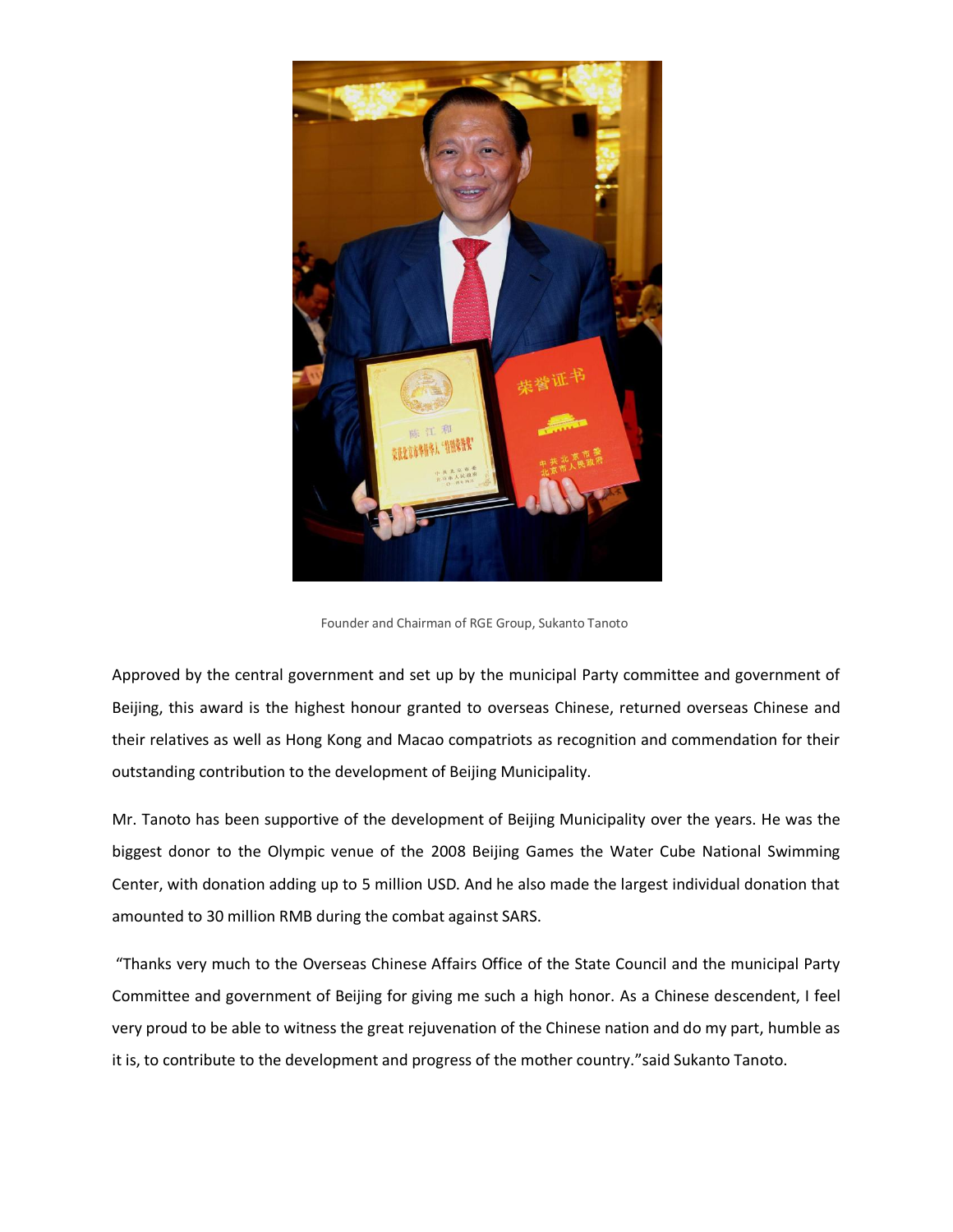RGE, also known as Royal Golden Eagle, comprises a group of world-class companies focused on resource-based manufacturing industries. Assets held by RGE companies exceed US\$15 billion with a combined workforce of 50,000 people worldwide. RGE companies are involved in various business segments including: energy resource development – Pacific Oil & Gas; forestry, pulp and paper – APRIL and Asia Symbol; agro industry – Asian Agri and Apical; dissolving wood pulp & viscose staple fiber – Sateri, listed on the Hong Kong stock exchange.

For decades, RGE sticks to the guiding philosophy of operating in a manner which is "good for the community, good for the country and good for the company", is committed to the comprehensive development and utilization of green and renewable resources, and adheres to the path of sustainable development to create the greatest value for stakeholders as well as to promote the social and economic development of the local and nearby communities. All companies of the Group honour the principle of sustainable development and fulfil their responsibilities to the society and the environment in every stage through production and operation, and aim to realize the highest efficiency under the principle of high-quality and high-efficiency, energy conservation and emission reduction and environmental harmony. To date, RGE has invested more than 6 billion USD in China and created over 10,000 jobs directly and indirectly.

Sukanto Tanoto and his family established Tanoto Foundation in 1981 with the aim to alleviate poverty and contribute to social progress. In China, Tanoto Foundation has been active in social work with the establishment of 23 elementary schools in poor areas such as Tibet, Xinjiang and Qinghai, provision of free skill training to farmers in the western poverty-stricken areas, and emergency aid at times of disasters such as SARS, snowstorm, flood and earthquakes. Sukanto Tanoto has donated over 300 million RMB for public welfare work in China over the years.

This year, the central government has clearly put forward that Beijing Municipality must strengthen the capital's core functions as the national political and cultural center for international exchanges and scientific and technological innovation and further implement the strategy of building People's Beijing, High-tech Beijing and Green Beijing. This coincides with the long-standing development strategy of RGE.

RGE seeks to develop energy and power projects in a sustainable manner. The RGE Xiamen East Fuel Gas Power Plant is the first liquefied natural gas fuel gas and steam combined cycle power plant wholly built, owned and operated by foreign investors and is green, highly efficient and friendly to the environment; in Rudong, Jiangsu Province, the liquefied gas terminal jointly operated by Pacific Oil & Gas of RGE, PetroChina and Jiangsu Guoxin has been in commercial operation successfully for 3 years and provides